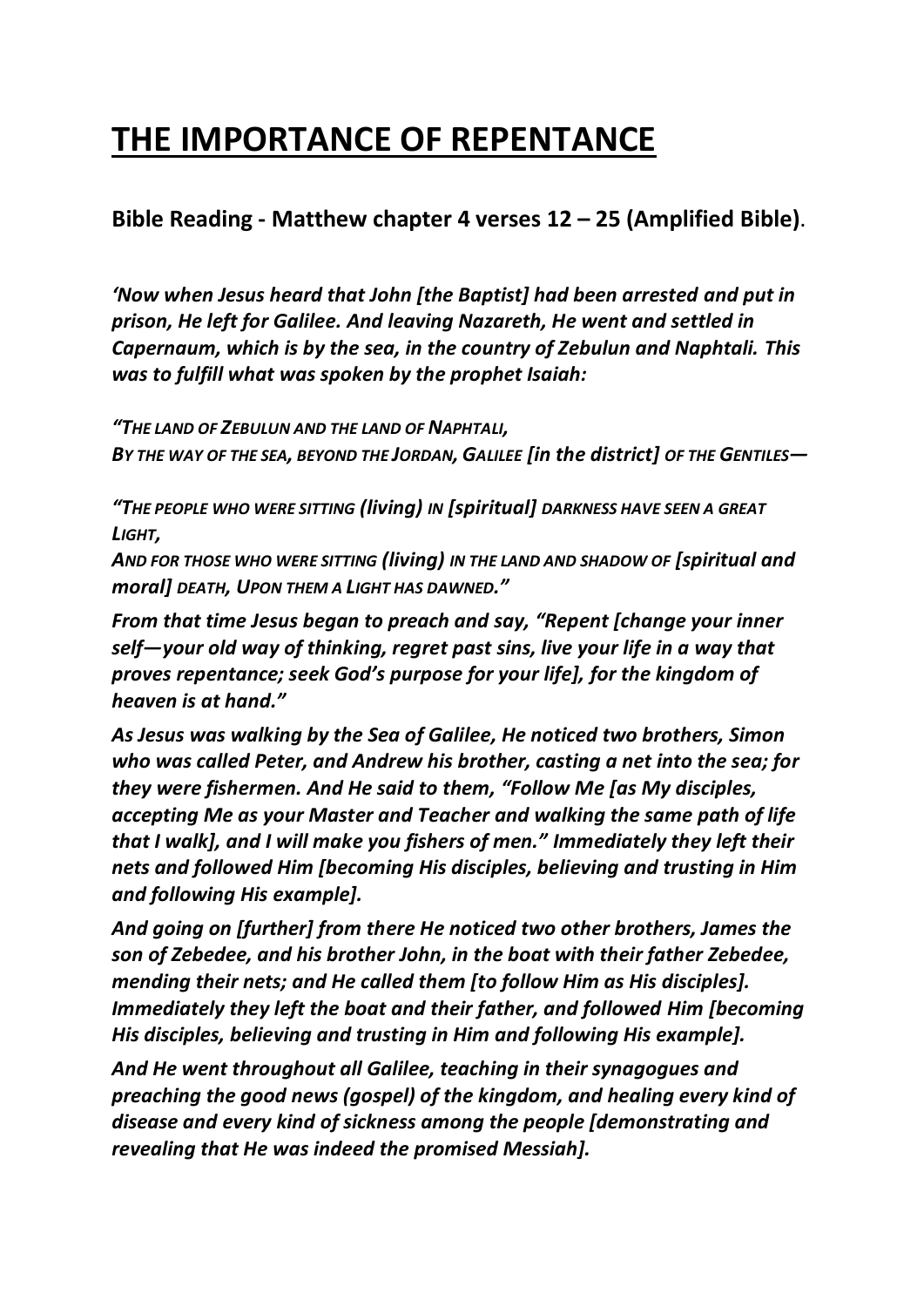*So the news about Him spread throughout all Syria; and they brought to Him all who were sick, those suffering with various diseases and pains, those under the power of demons, and epileptics, paralytics; and He healed them. <sup>25</sup> Large crowds followed Him from Galilee and the Decapolis and Jerusalem and Judea and the other side of the Jordan.'*

### **SERMON**

Matthew's Gospel is the first Book of the New Testament. It was written by the Disciple Matthew somewhere between 20 and 40 years after Christ's death.

In chapters 1 and 2 we learn about Jesus' ancestors, how his earthly father was a descendent of those great men Abraham and King David to mention just two. Matthew then tells us about Jesus' supernatural conception and birth, the visits by the shepherds and the wise men.

In chapter 3 we are told about the arrival of John the Baptist proclaiming to the Jews that the promised Messiah has arrived in the form of Jesus Christ. He tells the people they are sinful and need to repent and be baptised.

Jesus then meets John who baptises Him; and that shows us that baptism is very important!

In the early part of chapter 4 we learn about how Satan tempted Christ in the wilderness and how Jesus overcame the devil, by speaking out to him the words of the Bible - the truth - to counter Satan's lies and deception.

But this afternoon for the next fifteen minutes, I want to focus on verses 12 to 25 which I read to you earlier, which tells us how Jesus began His ministry.

What can we learn from these passages?

There are **five** things I would like to share with you…

**First** in verses 13 to 16, we see that Jesus, demonstrated His obedience to God's Word in order that many people might be saved. If He hadn't left His home town and gone down to Capernaum, these people, whose lives were in darkness, would not have heard Jesus talk about the critical thing they needed to do to obtain salvation. We will come to that shortly, but first let's look again at verses 13 to 16: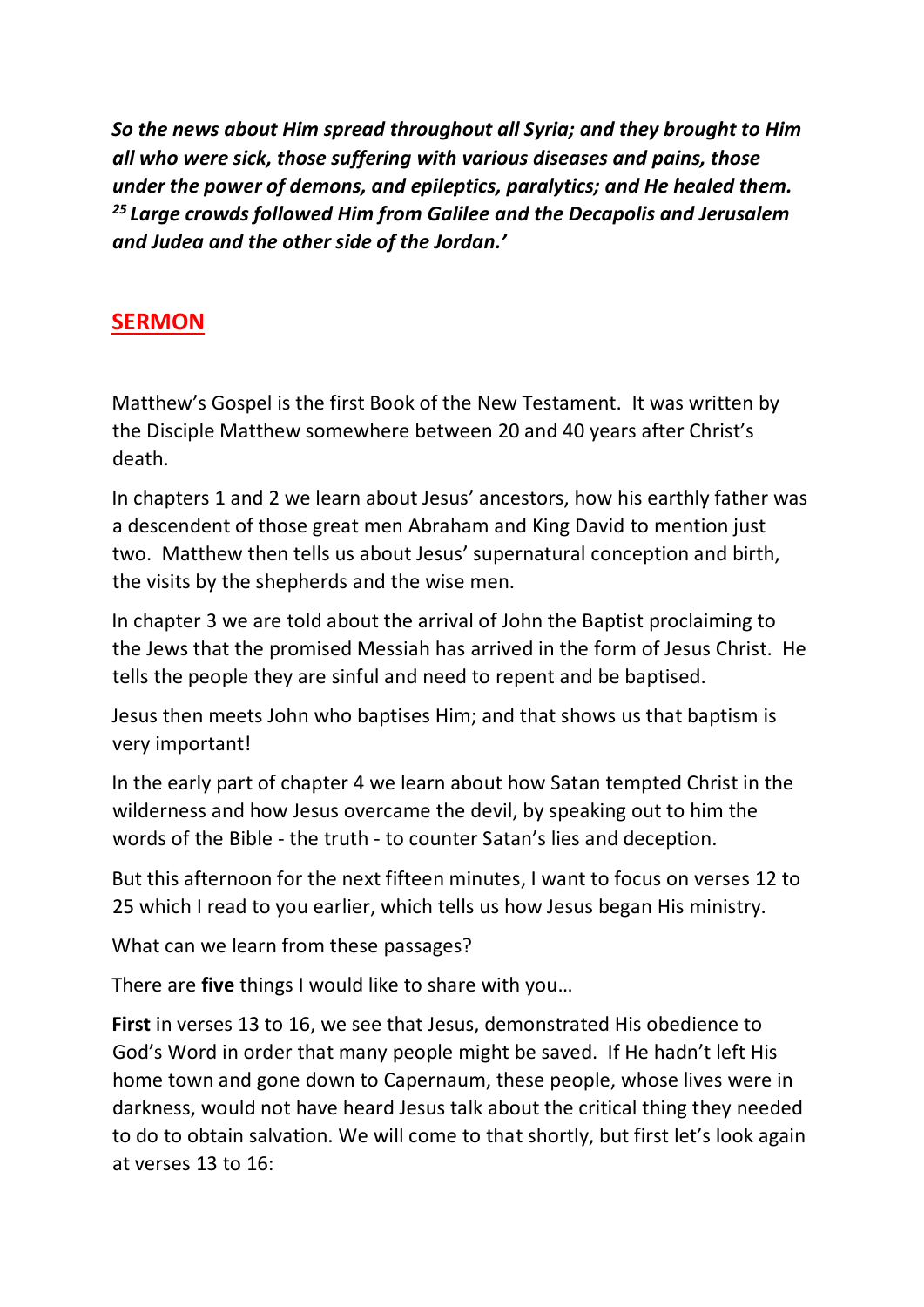$13$  And leaving Nazareth, He went and settled in Capernaum, which is by the sea, in the country of Zebulun and Naphtali. <sup>14</sup> *This was* to fulfill what was spoken by the prophet Isaiah:

<sup>15</sup> "The land of Zebulun and the land of Naphtali,

BY THE WAY OF THE SEA, BEYOND THE JORDAN, GALILEE [in the district] OF THE GENTILES—

<sup>16</sup> "THE PEOPLE WHO WERE SITTING (living) IN [spiritual] DARKNESS HAVE SEEN A GREAT LIGHT,

AND FOR THOSE WHO WERE SITTING (living) IN THE LAND AND SHADOW OF [spiritual and moral] DEATH,

UPON THEM A LIGHT HAS DAWNED."

So, those people (and this passage says MANY gentiles lived there) were unaware that there was more to life than their daily routine of sleeping, getting up, preparing and eating meals, having an afternoon nap, playing with their children or grandchildren, and going back to bed again.

Jesus went there to wake them up! This afternoon I believe God wants to wake us up with a series of questions.

Are you awake to the Word of God?

Are you sitting in darkness?

Do you need 'the light of the world' (as Jesus called Himself) to get rid of the dark things in your life?

He desperately wants to do that for us. He loves us all so much!

**The second thing** I found interesting was what Jesus preached!

So, in verse 17 we read:

#### *<sup>17</sup> From that time Jesus began to preach and say, "Repent [change your inner self—your old way of thinking, regret past sins, live your life in a way that proves repentance; seek God's purpose for your life], for the kingdom of heaven is at hand."*

The very first thing, then, that He preached was:

'Repent for the Kingdom of Heaven is near' (Or the Kingdom of God is near).

These were exactly the same words John the Baptist used when he was preaching in the wilderness to the people a few months earlier. I find this interesting. Why did Jesus find in necessary to repeat what John had said? I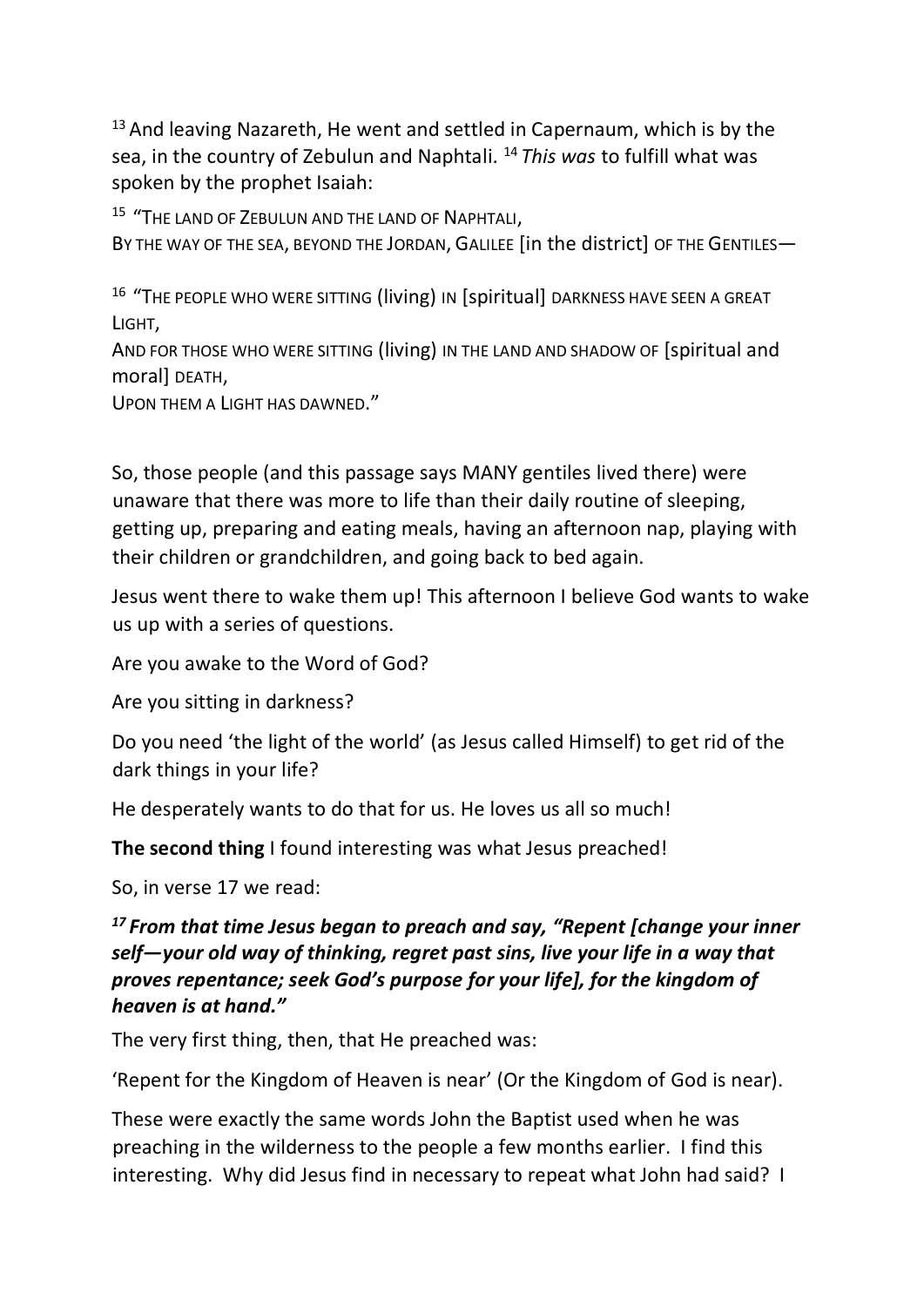am sure for Jesus to repeat what John said, means it must have been VERY important!

As I study scripture more, I have concluded that the concept of repentance is something people do not like. It is repeated over and over in God's Word. In Acts 2 verse 38 after Jesus' death and resurrection and the formation of the early Church, the unbelieving people said to the Apostle Peter in response to being convicted of their sins 'What should we do?'

Did he say 'be nice to everybody and do lots of good things so you can be sure of getting your ticket into Heaven'? No Peter said exactly what John the Baptist and Jesus said. He added a couple of words because maybe they weren't sure what was meant – He said "Repent, be baptised in the Name of Christ for the forgiveness of your sins'. The Bible says 3,000 men were added to the Church community that day. We see in Acts 3 verse 19 that just a few days later he said to the Jews in the Temple, exactly the same thing!

Oh for a man like Peter to come to the IOW, that we might see thousands saved!!

Returning to Scripture we find a few years later in Acts 21 verse 21, the great Apostle Paul, who had the Damascus road experience and went on to write 2/3 of the New Testament, in a great speech, said to Jews and gentiles alike that in order to be saved (in other words to go to Heaven when they die), they must repent, turn to God and have faith in Jesus Christ.

So, some rhetorical questions for you…

Have you repented of your sins?

Have you turned to God?

Is your faith in Jesus Christ alone for your salvation? Or is it in something or someone else?.....

I've said before that it is the job of the preacher to preach the truth. Not my truth, but God's Truth, and not to water it down.

You see if you have faith in your good works – in other words, that you'll go to Heaven if you do lots of good things, this is not the Truth from God's Word. So, if it isn't God's Truth, what is it?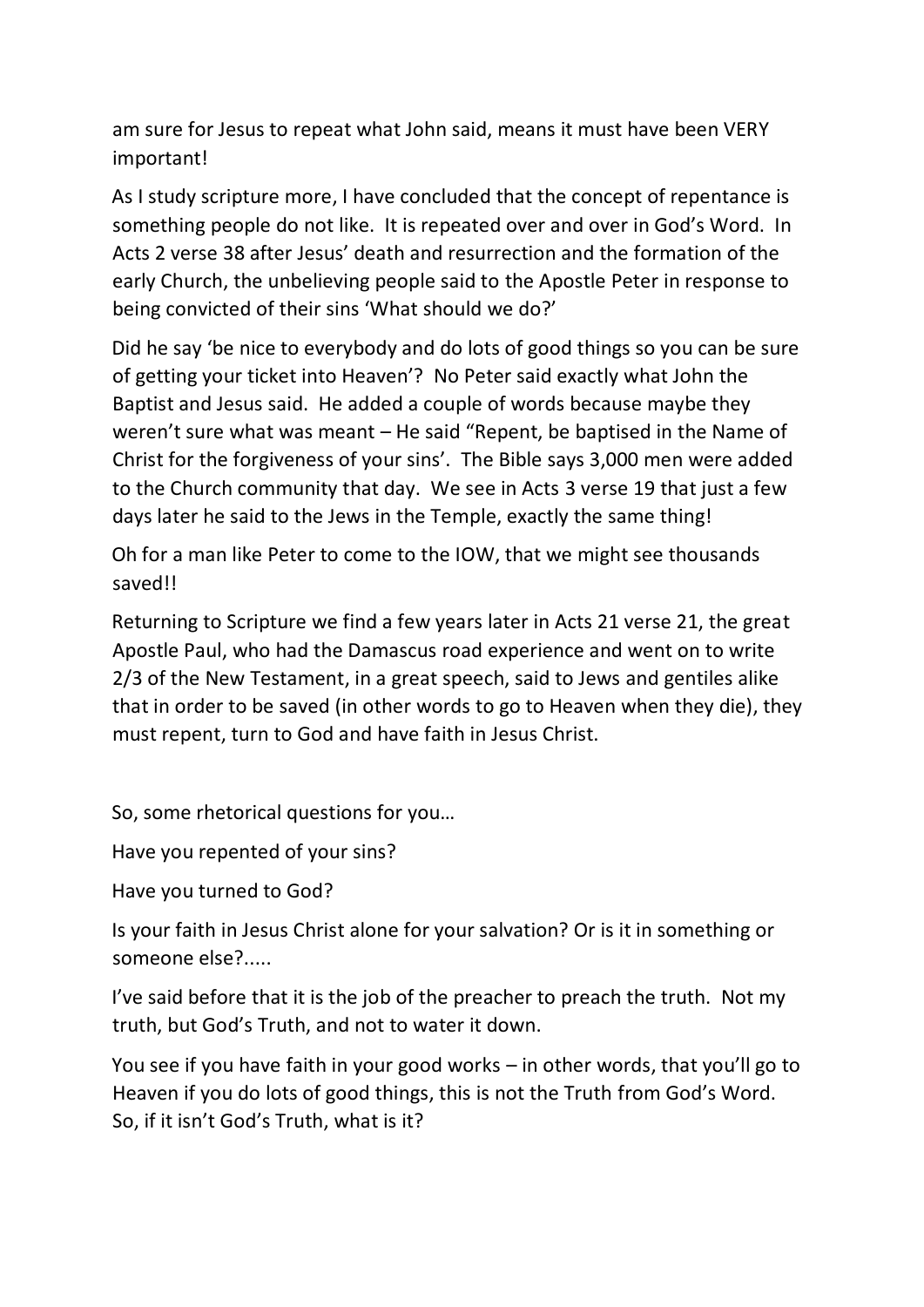As hard as it may be to hear, it is a lie, and this kind of lie comes from Satan – the enemy of God. Somebody may have taught you, or preached to you, that all you need to do, to be sure of eternal life is to be good - to do good works; but such teaching is a lie from Satan. Tragically, some other religions teach the same lie.

How can I say this? In John's gospel (chapter 10) we read that 'Satan's purpose is to steal and kill and destroy, but that Jesus came to give you a rich and satisfying life'. Another translation says that Jesus came to 'bring life that you might live it to the full'! Amen!

Paul tells us straight, in Ephesians chapter 2 verses 8 and 9 that we won't get to Heaven by our good deeds. According to the NLT, that scripture actually says: 'God saved you by his **grace** when you believed. And you can't take credit for this; it is a gift from God. Salvation is not a reward for the good things we have done, so none of us can boast about it.'

Yes it is good to do good things, God wants us to do good things but we are not saved by those good deeds, 'that no-one might boast' says Paul. To refer to just two other verses of the many that we can read, John 3 verse 16 and Acts 4 verse 12 – they both tell us salvation is possible only through Jesus. We are saved **only** by the shed blood of our Lord and Saviour Jesus Christ. And at the end of the day, the entire Bible is based upon that crucial truth.

I digress, although I believe it was an important digression – I was actually talking about repentance.

Why is it SO important to repent? Because God says so!

Some people are surprised to learn that even in the Old Testament, God talks about the need for repentance. This is what God says to His people in Ezekiel chapter 33, verses 11 to 16:

'As surely as I live, says the Sovereign LORD, I take no pleasure in the death of wicked people. I only want them to turn from their wicked ways so they can live. Turn! Turn from your wickedness, O people of Israel! Why should you die?

 $12$  "Son of man, give your people this message: The righteous behaviour of righteous people will not save them if they turn to sin, nor will the wicked behaviour of wicked people destroy them if they repent and turn from their sins.

 $13$  When I tell righteous people that they will live, but then they sin, expecting their past righteousness to save them, then none of their righteous acts will be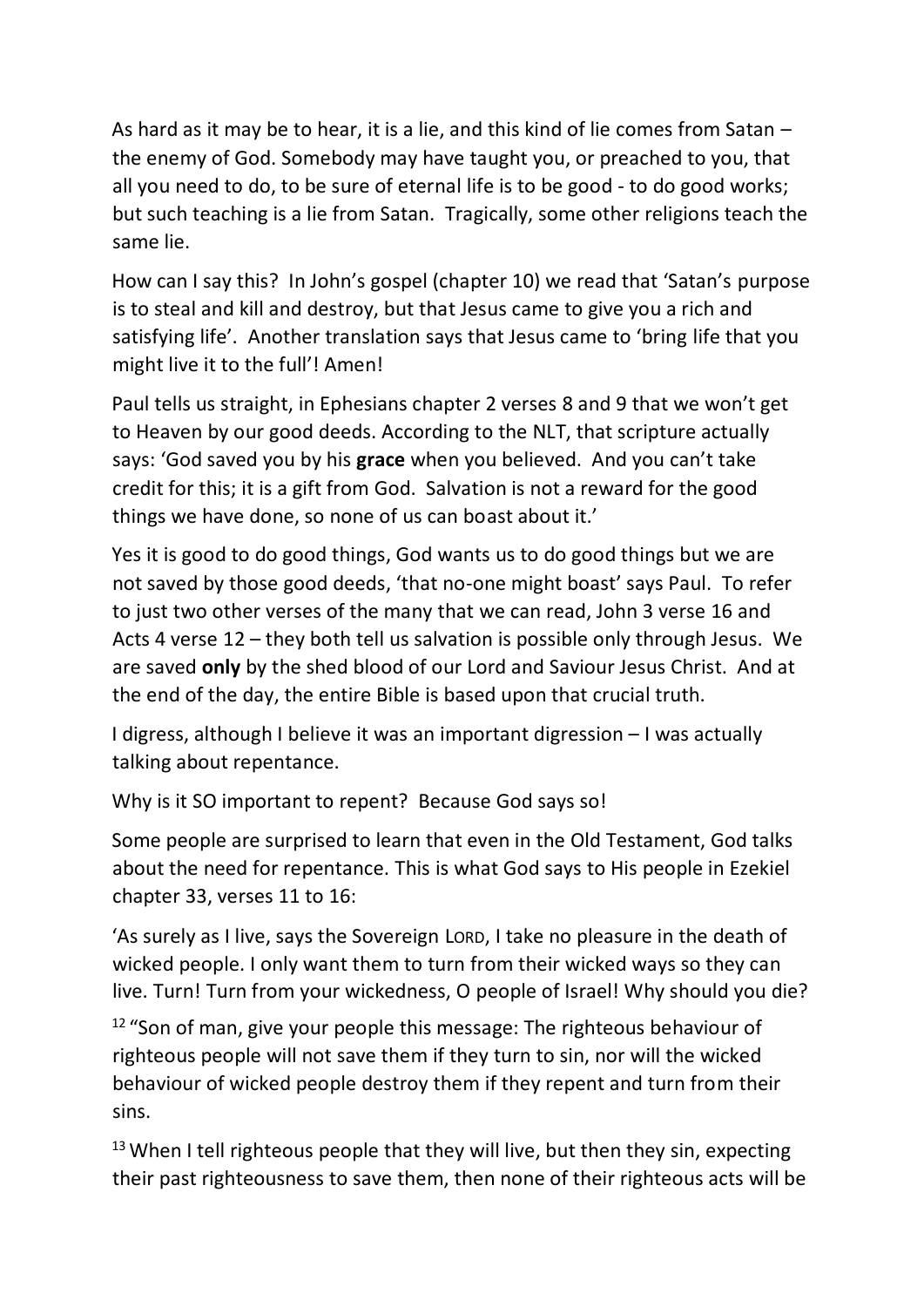remembered. I will destroy them for their sins. <sup>14</sup> And suppose I tell some wicked people that they will surely die, but then they turn from their sins and do what is just and right - <sup>15</sup> For instance, they might give back a debtor's security, return what they have stolen, and obey my life-giving laws, no longer doing what is evil - If they do this, then they will surely live and not die.  $^{16}$  None of their past sins will be brought up again, for they have done what is just and right, and they will surely live.'

In the New Testament we learn that it is important to confess and repent so:

What does it mean to confess and repent?

To confess means to admit to God something we did or said was wrong. Agree with Him that sin is  $sin - it$  is wrong.

Repent – means simply to turn around, and to do the opposite of the sinful things we have been doing.

In effect it means 'I have been doing the wrong thing, going the wrong way.

'I have been following my thoughts, or man's thoughts and not God's. I will now turn to God's way for my life. I will turn back to God and follow HIS ways'…

Let me ask you to ponder some more questions…

Have you repented?

Have you turned to God?

Do you confess and repent daily?

Every time you realise, or God's Holy Spirit prompts you to realise, that you have done or said or thought something wrong? Do you repent?

I have spent a lot of time on this point because I believe it is the most important point I can bring out from this Bible reading. We are never too old to confess and repent. And it doesn't matter WHAT we have done wrong. Many prisoners have turned to God and been saved, murderers, drug dealers, you name it.

You may be thinking "I've never murdered anybody or dealt in drugs," but as the Bible says, all have sinned and fall short of the glory of God (Romans 3:23) and in Song of Solomon 2:15, 'it is the little foxes that spoil the vine', meaning it is the small sins we carry out that separate us from God.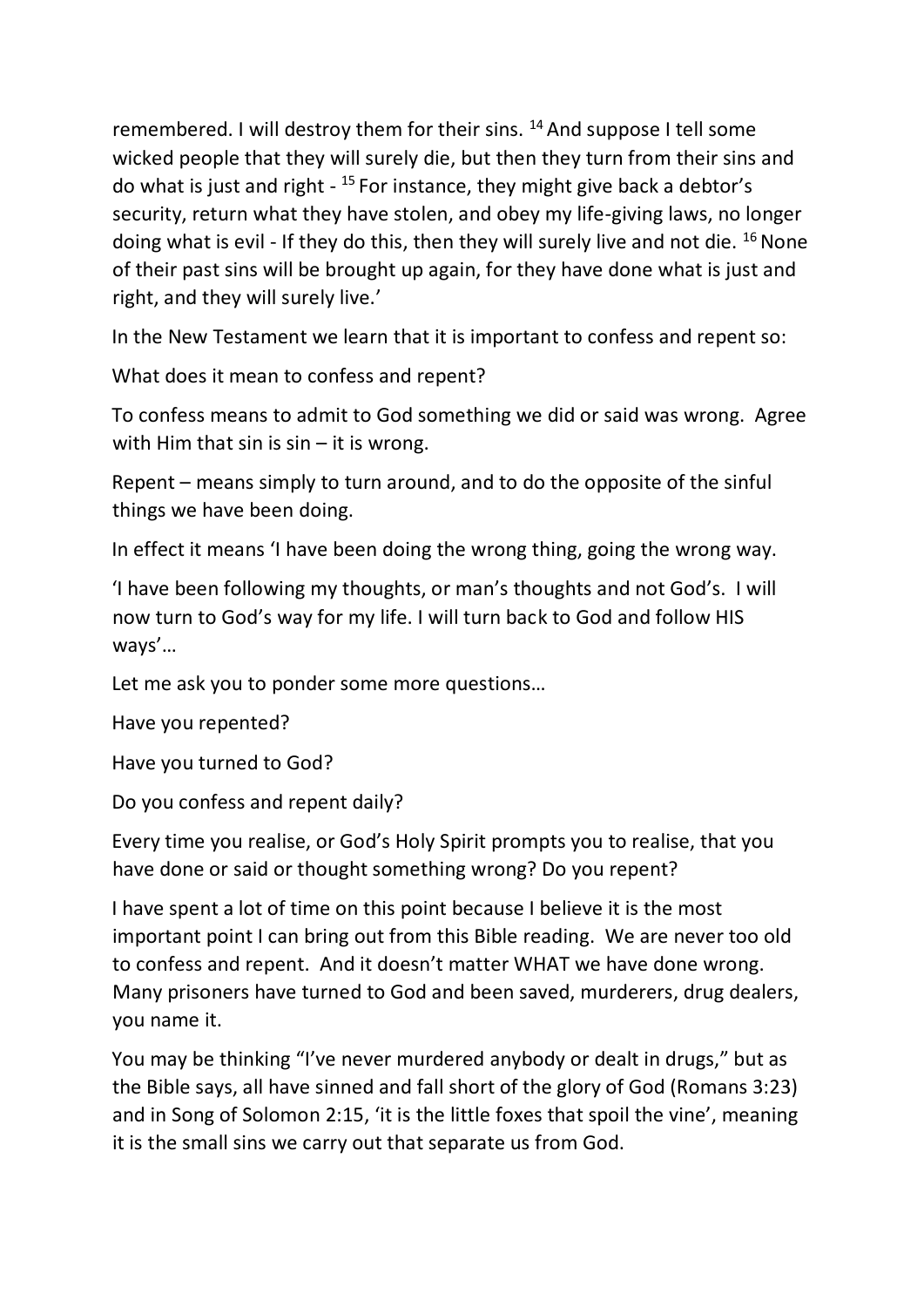When Jesus was crucified, the thief next to him on the Cross turned to Christ and was saved! Our sins do not condemn us, provided we repent. In John chapter 3 verse 17 it says, 'God did not send his Son into the world to condemn the world, but to save the world through him.'

There are three more things I wanted to touch on but because of time I will just summarise them.

**The third thing** I noticed was that as soon as Jesus came up to four fisherman and told them to follow Him, they dropped everything and simply followed Him, even leaving their family and their businesses.

#### Let me read it again

*<sup>18</sup>As Jesus was walking by the Sea of Galilee, He noticed two brothers, Simon who was called Peter, and Andrew his brother, casting a net into the sea; for they were fishermen. <sup>19</sup>And He said to them, "Follow Me [as My disciples, accepting Me as your Master and Teacher and walking the same path of life that I walk], and I will make you fishers of men." <sup>20</sup> Immediately they left their nets and followed Him [becoming His disciples, believing and trusting in Him and following His example]. <sup>21</sup> And going on [further] from there He noticed two other brothers, James the son of Zebedee, and his brother John, in the boat with their father Zebedee, mending their nets; and He called them [to follow Him as His disciples]. <sup>22</sup> Immediately they left the boat and their father, and followed Him [becoming His disciples, believing and trusting in Him and following His example].*

Are you following Jesus?

Peter, Andrew, John and James were fishing to make a living. They turned immediately, did an about turn and followed Jesus. These men became four of Jesus' 12 disciples. Three of them wrote eight of the New Testament letters. If Jesus walked in here now, would you give up everything and follow Him?

Or think of it this way. What would you like to do before you die?

These four men became fishers of men (Evangelists, Vicars or Ministers if you like), simply by following and obeying their new master Jesus Christ, the Son of God.

Jesus may not want us all to become church leaders, but He wants to enable us all to fulfil His wonderful purpose for our lives, however small that role might appear to be.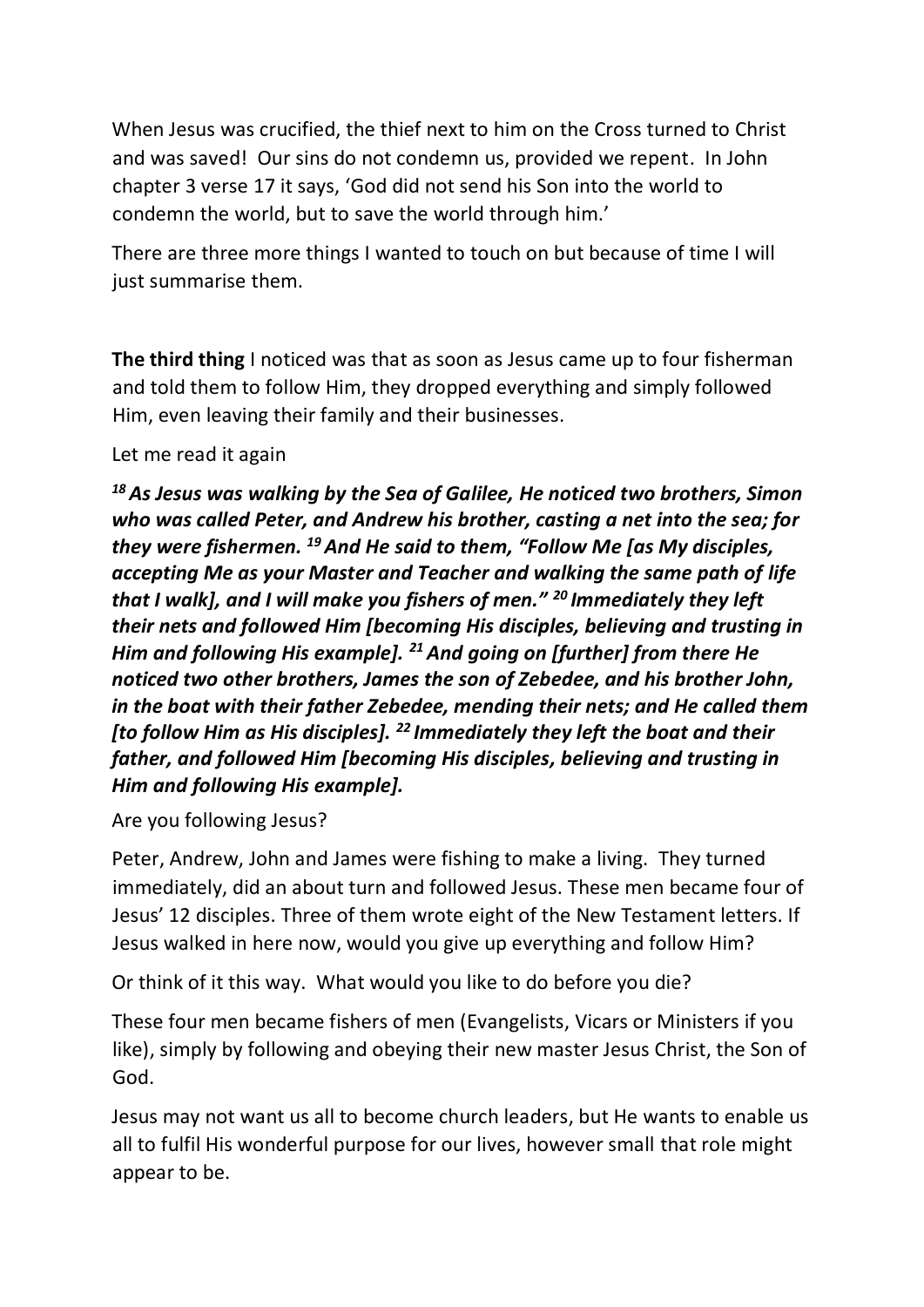Why not turn to Him, pray to Him – he will help you do it.

#### **My fourth point** is that Jesus taught the people:

In verse 23 it says: *'And He went throughout all Galilee, teaching in their synagogues and preaching the good news (gospel) of the kingdom,…'*

Let me ask you. Do you have children, grandchildren, great grandchildren maybe?

We are never too old to teach them about God. If you don't tell them, who else will?

Tell them about your faith too. Most young children will be very interested. And remember in our current culture, where any mention of Christianity is more or less banned from Schools, they may not learn it anywhere else!

**My final point** is: Jesus healed.

The reading concludes with:

*'…and (He healed) every kind of disease and every kind of sickness among the people [demonstrating and revealing that He was indeed the promised Messiah].*

*<sup>24</sup> So the news about Him spread throughout all Syria; and they brought to Him all who were sick, those suffering with various diseases and pains, those under the power of demons, and epileptics, paralytics; and He healed them. <sup>25</sup> Large crowds followed Him from Galilee and the Decapolis and Jerusalem and Judea and the other side of the Jordan.'*

Do you need healing? If you would like prayer for healing (or anything else), Michele and I would be very happy to pray for you after the service.

Jesus healed every disease and sickness AND the good news is: he heals today.

Jesus healed those suffering severe pain, mental illnesses, the demon possessed, the paralysed, people with skin diseases, epileptics, every type of pain and illness. Nothing is too difficult for Him.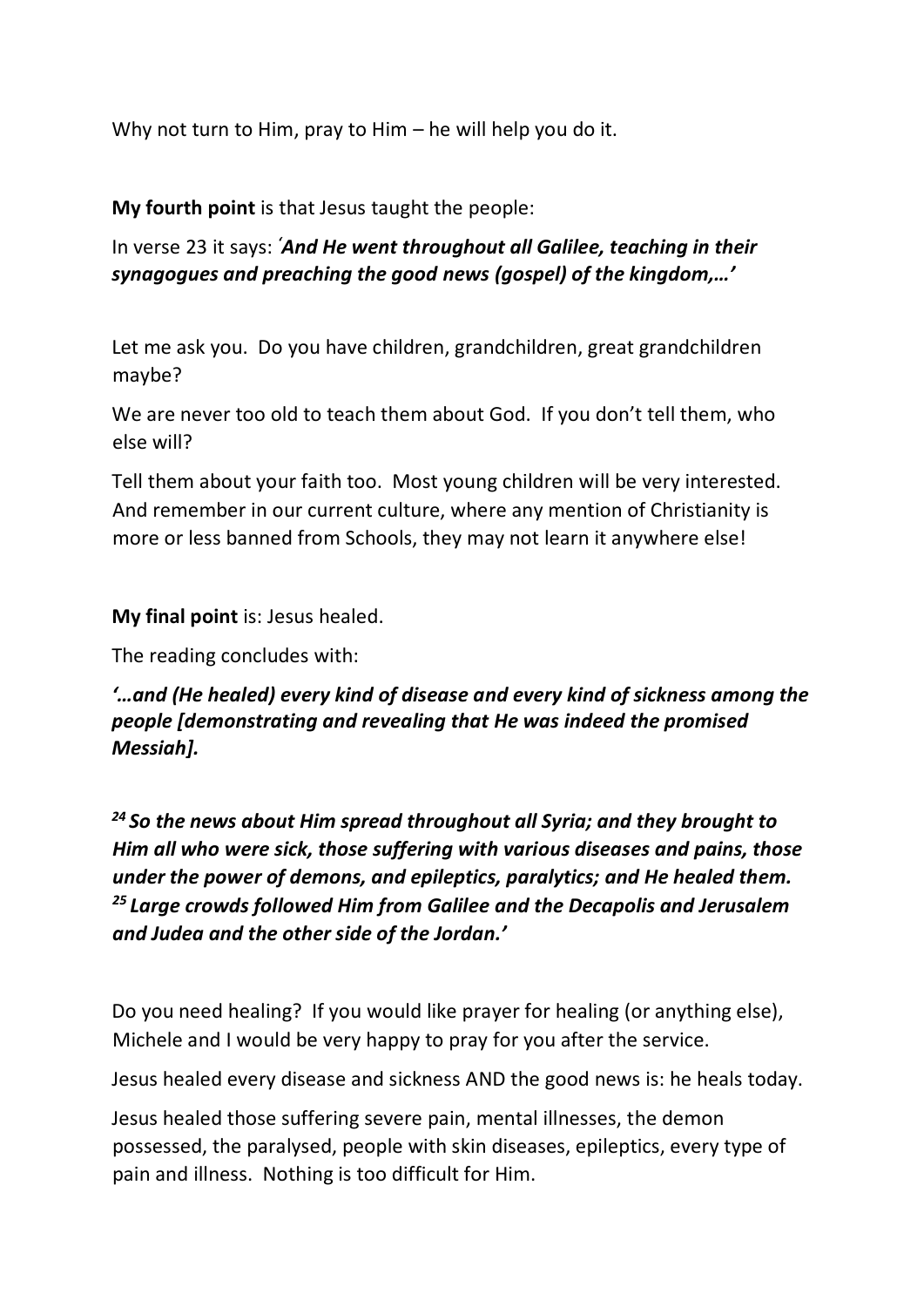Now Michele and I are very aware that many believers are not instantly healed every time they get unwell, despite the well-intentioned prayers of fellow-Christians. It's true that sometimes lack of healing can be due to unbelief, or ongoing sin in people's lives; but there are other reasons too and Michele has just completed the writing of her fourth book, which will be available in about 6 weeks' time called 'When Healing Doesn't Happen – A life lived for God through the journey of suffering'.

She has struggled with her health all her life and has sought the Lord for healing for *all* her ailments, for the past 27 years since she gave her life to Christ in 1992. For whatever the Lord's reasons, He has not healed her of these although He *has* healed her of many other things. She knows that God has a purpose for her suffering and is using her in the midst of it. This book is the story of her life.

I am going to close now but before we sing our final hymn and chat together over refreshments, I want to take an opportunity to lead you in a prayer concerning the very first thing Jesus ever preached when he began His ministry here on earth. The need for us to repent - to turn from our wrongdoing, our pride, unthankfullness, selfishness, unforgiveness; whatever it is we find ourselves struggling with - and turn back to God, to receive His cleansing forgiveness and restoration.

If you know God isn't first in your life, or even if you just want to say to God again that you are sorry for the times you have not put Him first in your life, you may want to agree with these words either quietly or out loud, by saying Amen:

#### PRAYER

Father it seems every day I do something or say something or think something I shouldn't. I'm really sorry and confess these things to you. Please forgive me. Help me to turn around. I want my focus to shift from me back to you. To switch from doing things my way to Your way. I want to know you more deeply. I want to follow you more closely. I invite you into my life more fully. Take over my entire life. Cleanse and refine away from me the things in my life that I struggle with and those parts of my life that are not pleasing to You.

Day by day, make me more like you Lord.

Amen!